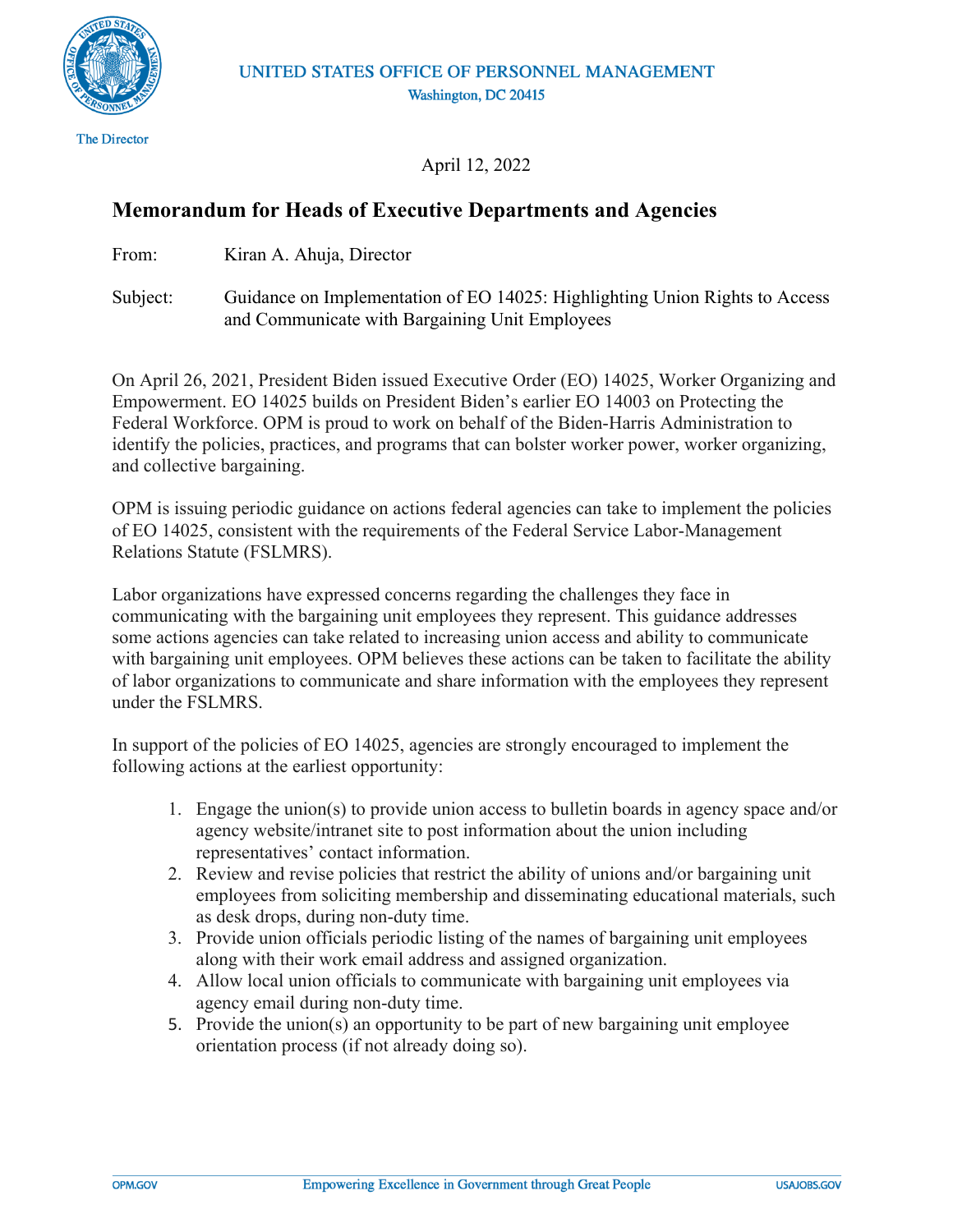6. Provide the union(s) periodic opportunities to be part of any employee town hall event where the union(s) can remind bargaining unit employees regarding their rights as bargaining unit employees and provide information on contacting the union.

The attached questions and answers provide additional guidance for Federal agencies and employees on the above actions which support the policies of EO 14025. Agencies should consult with agency human resources offices and legal counsel to determine any collective bargaining obligations. Agencies are strongly encouraged to work with their unions in implementing these recommendations.

## **Additional Information**

Agency headquarters-level human resources offices may contact OPM at  $\frac{awr(\partial_{\theta}^{\theta})}{a}$  with additional questions. Agency field offices should contact their appropriate headquarters-level agency human resources offices.

cc: Chief Human Capital Officers Human Resources Directors

Attachment – FAQs Union Access and Communication with Bargaining Unit Employees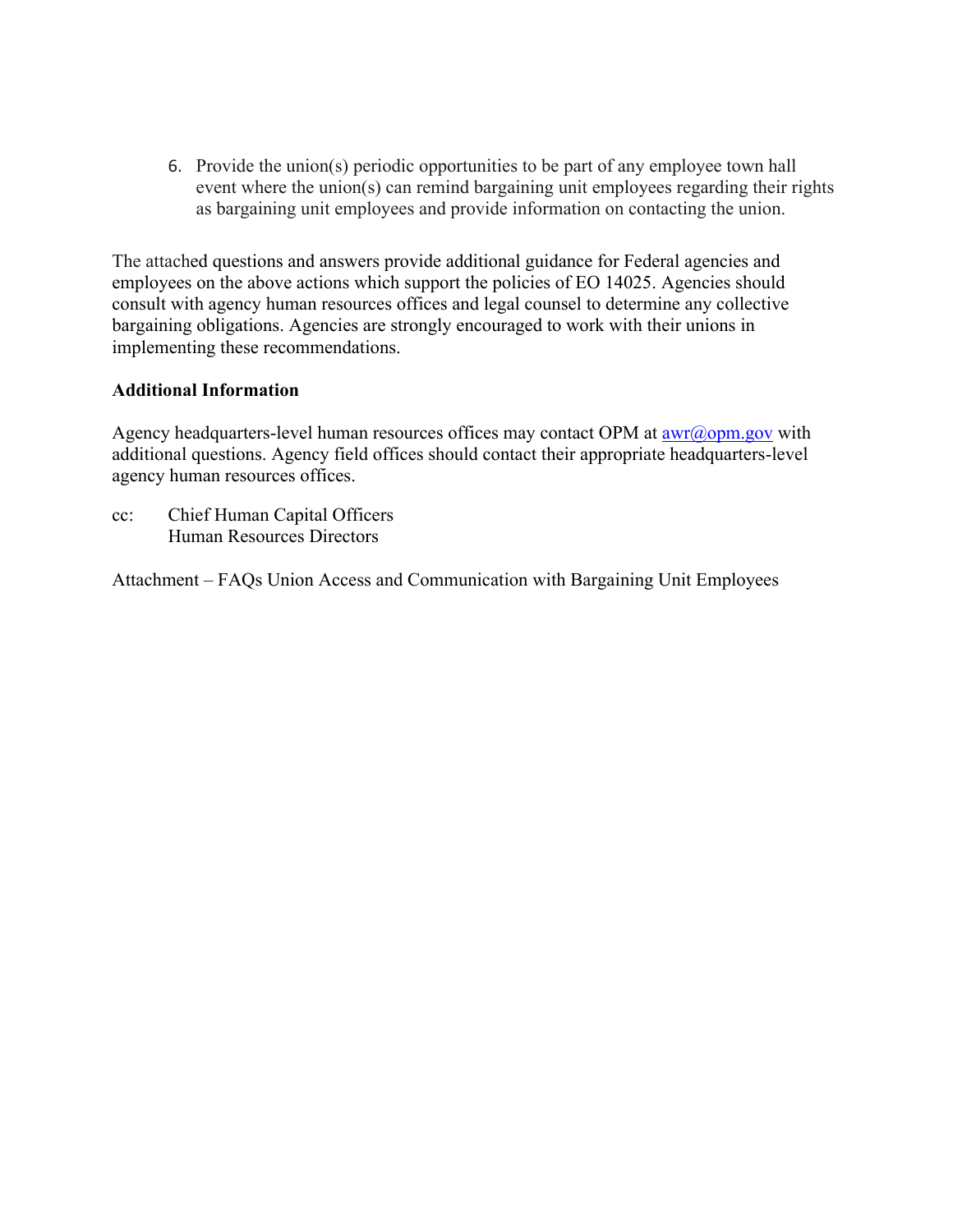The following Frequently Asked Questions (FAQs) were developed in support of the policies under Executive Order 14025. The purpose of the FAQs is to provide managers, employees, and labor organizations with information regarding union access to Government property, facilities, and employees in order to improve communications with bargaining unit employees. The subjects contained herein may be subject to collective bargaining. Agencies should review collective bargaining agreements and consult with agency human resources offices and legal counsel to determine any collective bargaining obligations. Agencies are otherwise strongly encouraged to communicate and engage with labor unions regarding implementation of any of the strategies recommended by OPM.

## **1) Why is OPM issuing this guidance?**

As the nation's largest employer, the Federal government has the unique opportunity to lead by example and serve as a model employer. By supporting the President's policy in Executive Order (EO) 14025 to encourage worker organizing and collective bargaining, the Federal government is highlighting the positive impact that unions have in all workplaces.

## [Read EO 14025 on Worker Organizing and Empowerment.](https://www.govinfo.gov/content/pkg/FR-2021-04-29/pdf/2021-09213.pdf)

#### **2) Do agencies have to allow the union access to agency bulletin boards?**

Agencies are strongly encouraged to allow union access to agency bulletin boards to facilitate implementation of the policies outlined in EO 14025. Agencies have discretion to authorize access to government property to employee groups. In [5 CFR § 251.202,](https://www.ecfr.gov/current/title-5/chapter-I/subchapter-B/part-251/subpart-B/section-251.202) OPM regulations state in part that "[a]n agency may provide support services to an organization when the agency determines that such action would benefit the agency's programs or would be warranted as a service to employees who are members of the organization and complies with applicable statutes and regulations." It further states that "[a]gencies may provide Government resources support to organizations (such as space for meeting purposes and the use of agency bulletin boards, internal agency mail distribution systems, electronic bulletin boards and other means of informing agency employees about meetings and activities) in accordance with appropriate General Services Administration regulations contained in title 41 of the Code of Federal Regulations. The mere provision of such support to any organization is not to be construed as Federal sponsorship, sanction, or endorsement of the organization or its activities."

While these regulations provide a framework for consulting and communicating with nonlabor organizations representing Federal employees, they acknowledge that certain types of support can be provided to employee organizations. In the case of labor unions, this type of support is normally achieved through the collective bargaining process.

Federal Labor Relations Authority (FLRA or Authority) case law has addressed this issue. The FLRA has found that a union has no statutory right to use agency bulletin boards unless authorized at management discretion through a negotiated agreement or past practice. In *Federal Election Commission and NTEU*, [20 FLRA 3,](https://www.flra.gov/decisions/v20/20-003.html) the Authority upheld the AJ's decision that stated in part, "Since unions and employees do not have a statutory right to post material on bulletin boards, it follows that there is no general statutory right to post material in other public areas on agency property. Thus, access to bulletin boards or to other public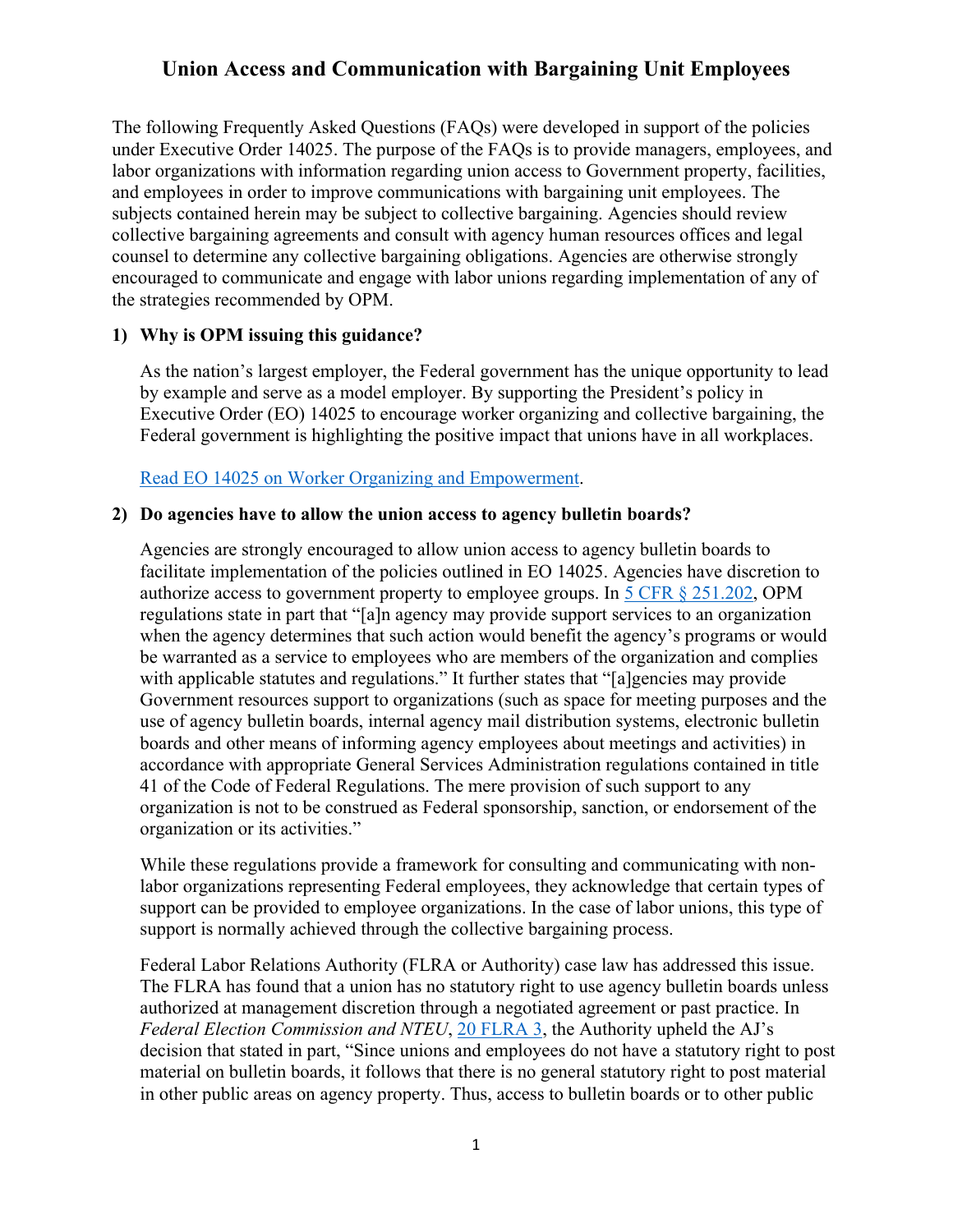areas for posting material remains a matter within an agency's discretion to authorize, either by way of provision in the parties' negotiated agreement or as a matter of past practice in allowing such access to its employees." With this in mind, agencies are strongly encouraged to exercise their discretion and engage unions through collective bargaining and allow union access to agency bulletin boards to facilitate implementation of the policies of EO 14025.

The Authority has also ruled that, where an agency allows employees to post non-workrelated materials on agency bulletin boards, they must also allow the union to post unionrelated materials. In *DOD Dependents Schools, Mediterranean Region, Naples, American High School (Naples, Italy and Will Schussel*[, 21 FLRA 849 \(1986\),](https://www.flra.gov/decisions/v21/21-103.html) the Authority adopted the ALJs conclusion and findings, which stated in part, "…where an agency grants its employees a privileged means of communication, such as a bulletin board for posting a variety of non-work-related personal items and messages, the agency may not prohibit the posting of messages and notices related to unions and collective bargaining."

OPM encourages agencies to apply this recommendation to **virtual "bulletin boards"** and not limit application of this recommendation to physical bulletin boards located in agency facilities. For example, if the agency has an Intranet site, an internal site available only to personnel for purposes of finding and sharing information, an agency could include information regarding names and contact information for the union officials representing bargaining unit employees and post the collective bargaining agreements covering these bargaining units for all employees to access.

#### **3) Can the union post anything on agency bulletin boards?**

While a union can establish the right to post on agency bulletin boards through collective bargaining, an agency can establish publication standards that outline the requirements for what is allowed to be posted on bulletin boards. As long as the publication meets that standard, however, the union should be allowed to post the material. In *Scott Air Force Base, IL and NAGE, Local R7-23*, [34 FLRA 1129 \(1990\),](https://www.flra.gov/decisions/v34/34-172.html) the Authority stated, "Where a right of access to agency property has been established by past practice, an employer would reasonably tend to discourage union activity in violation of section  $7116(a)(1)$  of the Statute if … the employer removes union material from the employer's property where the union had been permitted to post notices and the posted material meets the employer's established standards."

### **4) Can the union use government property for internal union business and/or representational duties?**

This type of support is normally achieved through the collective bargaining process. Therefore, agencies are strongly encouraged to engage their unions regarding use of government equipment and facilities for use by unions. While  $5 \text{ U.S. Code } \S$  7131(b) prohibits the use of official time for internal union business, there is no similar prohibition against the use of government equipment or facilities for internal union business. In *Department of the Treasury, Internal Revenue Service and NTEU,* [38 FLRA 615 \(1990\),](https://www.flra.gov/decisions/v38/38-057.html) the Authority found negotiable a proposal that would provide the union with office space, a computer, and telephone although the proposal did not preclude the use for purposes of internal union business. The Authority stated in part, "[W]e conclude, in the circumstances of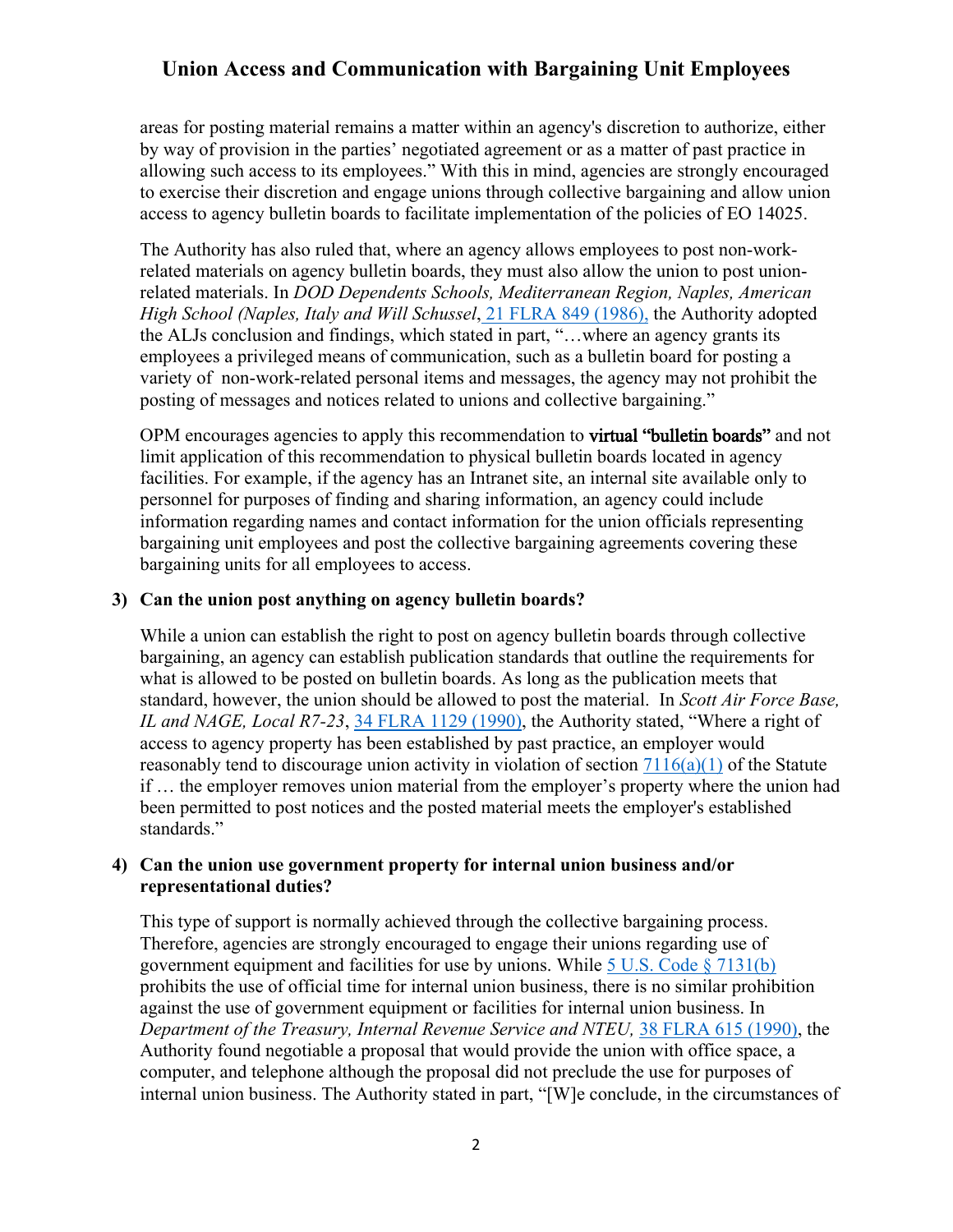this case, that the use of Government property by the Union for such purposes is not contrary to 5 CFR § 735.205 and 41 C.F.R. 201-38.007. In this regard, we disagree with the Agency that the use, however minimal, of Government property for internal Union business deprives the Agency of the discretion to authorize that use…Section [7101](https://www.flra.gov/resources-training/resources/statute-and-regulations/statute/statute-subchapter-i-general-0) of the Statute states that the right of employees in the Federal sector to participate through labor organizations . . . safeguards the public interest. In our view, the continued viability of those labor organizations may depend on their ability to attend to essential institutional needs at the workplace. The incidental uses suggested by the Union for the space and the equipment storage of election returns, tax returns and membership forms—fulfill such institutional needs."

In another decision by the Authority, a proposal that would grant the union access to use the agency telephone system did not concern a  $7106(b)(1)$  matter; therefore, the proposal was negotiable. In *AFGE, Council 214 and Department of the Air Force, Air Force Logistics Command*, [31 FLRA 1259 \(1988\),](https://www.flra.gov/decisions/v31/31-113.html) the Authority stated, "Telephone use by union officials in conducting labor-management relations activities under the Statute is distinguishable from telephone use by employees in performing the official duties of their positions. Participation in labor-management activities by employees on behalf of a union does not involve performing the work of the agency. Therefore, the use of telephones in such activities does not involve the technology of performing work within the meaning of section 7106(b)(1) of the Statute, even if the agency uses telephones in performing its work."

# **5) Can the union disseminate union literature, such as desk drops, in the employee work area?**

Yes. If there is no disruption to agency operation and literature is disseminated during nonduty status, the union may disseminate union literature. *In Social Security Administration and AFGE, Local 1923*, [13 FLRA 409 \(1983\),](https://www.flra.gov/decisions/v13/13-069.html) the Authority held that "an employee's protected right to solicit union membership while in a nonduty status may be exercised in a work area where the employees being solicited also are in a nonduty status, absent any disruption of the activity's operations or any other unusual circumstances."

In *Federal Aviation Authority Honolulu v NATCA*, [53 FLRA 1762 \(1998\),](https://www.flra.gov/decisions/v53/53-159.html) the Authority held that "protected activity, such as the distribution of union literature in non-work areas during non-work time, does not lose its protection unless the content of the distributed literature constitutes flagrant misconduct."

## **6) Can the union send the SF-1187 (Request for Payroll Deductions for Labor Organization Dues) via government email?**

As previously noted, use of government equipment and facilities by unions can be achieved through collective bargaining. While 5 U.S. Code  $\S$  [7131\(b\)](https://www.flra.gov/resources-training/resources/statute-and-regulations/statute/statute-subchapter-iv-administrative-0) prohibits the use of official time for internal union business, there is no similar prohibition against the use of government equipment or facilities for internal union business.

In light of this, OPM believes use of government email to send the SF-1187 can be agreed to between agencies and unions; however, this must be accomplished when the employee is in a nonduty status. Since sending the SF-1187 can be construed as a solicitation of membership,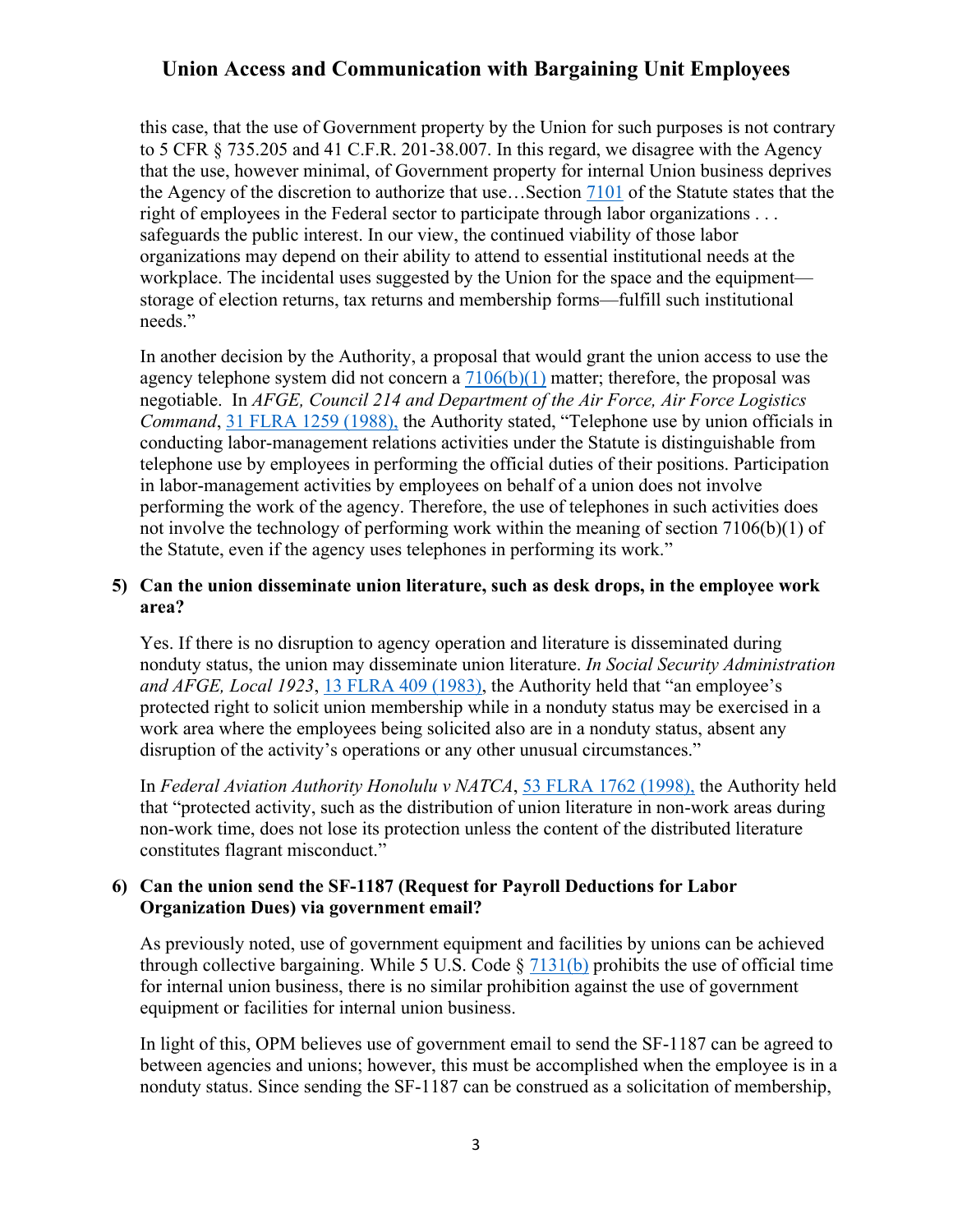[5 USC 7131\(b\)](https://www.flra.gov/resources-training/resources/statute-and-regulations/statute/statute-subchapter-iv-administrative-0) provides that this activity must "be performed during the time the employee is in a non-duty status."

### **7) Can the union be provided a list of bargaining unit employees, bargaining unit employee email addresses, and their assigned organizations?**

There are examples of agencies reaching agreements with their unions to provide this type of information. In a random sample of collective bargaining agreements in OPM's Collective Bargaining Agreement database, we identified the following examples:

- *"The employer agrees to provide the Union with a Bus Code Listing on a quarterly basis, to include name, position title, and email address, of all bargaining unit employees, in electronic format, for the purposes of communication with the membership."*
- *"List of Employees: Upon request, Management agrees to furnish to the Union, at the appropriate level:*
	- *a. usually not more than quarterly, an up-to-date list of employees in the organizational unit showing name, position, title, grade, step, Bargaining Unit Status (BUS) code, Fair Labor Standards Act code, official duty station, and position type.*
	- *b. usually not more than bi-annually, the list of employees and other information will be provided with the addition of bargaining unit employee Agency email addresses."*

Agencies are strongly encouraged to engage their unions with the objective of reaching an agreement on providing similar information on how to communicate with employees at their official duty station, such as through agency email.

## **8) Aren't new employee orientation sessions considered formal discussions, requiring agencies to allow an exclusive representative to attend?**

Yes, there are instances in which new employee orientation sessions constitute a formal discussion in which the union has a right to attend. 5 U.S. Code  $\S 7114(a)(2)(A)$  provides that an exclusive representative has the right to be represented at "any formal discussion between one or more representatives of the agency and one or more employees in the unit or their representatives concerning any grievance or any personnel policy or practices or other general condition of employment."

The Authority has found that new employee orientation sessions are formal discussions within the meaning of 5 U.S.C.  $\S 7114(a)(2)(A)$  when attendance is mandatory; sessions are conducted by representatives of the agency (e.g., personnelists), and discuss subject matters pertaining to personnel policies, practices, or other conditions of employment to conditions of employment. *See, e.g.*, *Department of Health and Human Services and National Treasury Employee Union*, [5 FLRA 458 \(1981\);](https://www.flra.gov/decisions/v05/05-058.html) *Social Security Administration and American Federation of Government Employees*, [16 FLRA 232 \(1984\).](https://www.flra.gov/decisions/v16/16-033.html)